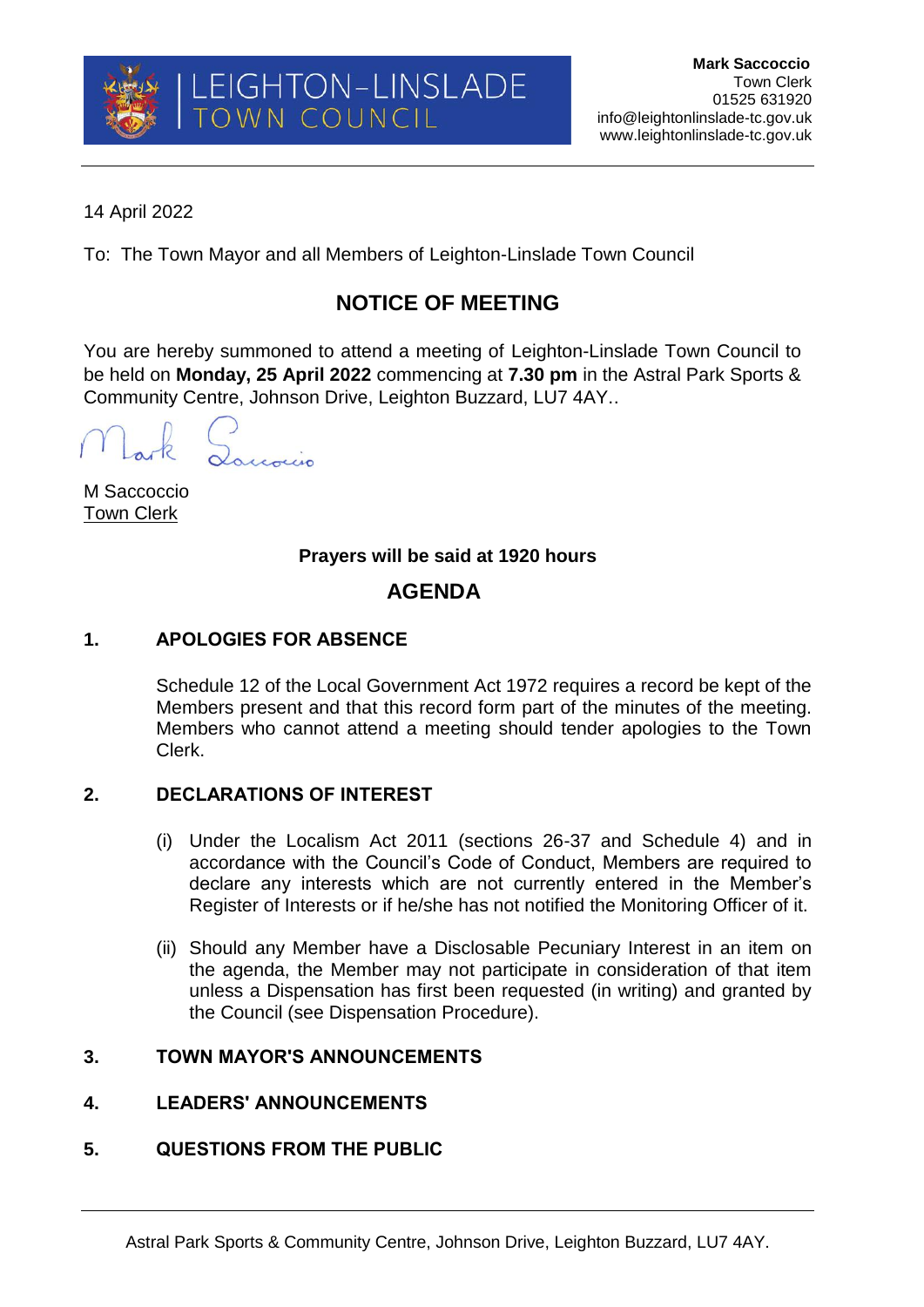To receive questions and statements from members of the public as provided for in Standing Order Nos.3 (e)(f)(g) and (h).

### **6. MINUTES OF PREVIOUS MEETING** (Pages 1 - 16)

- (a) To receive and approve as a correct record the minutes of the Council meetings held on 31 January 2022 and on 4 April 2022 **(attached)** in accordance with Standing Order 12.
- (b) To receive information updates on matters arising from the previous meeting (if appropriate).

#### **7. BUZZCYCLES STRATEGY** (Pages 17 - 64)

To consider the recommendations made by the Ouzel Valley Park Steering Group at its meeting on 2 March 2022:

**a)** To endorse the Leighton Buzzcycles strategy Cycling: Everyone's First Choice **(attached).** Peter Bate of Buzzcycles will present the strategy.

b) To welcome the development by CBC of a Walking & Cycling Infrastructure Plan and look forward to further involvement/consultation on this document.

c) To press CBC for a follow-up discussion to the informal S106 councillor workshop held September 2020 in which CBC officers stated a willingness to talk to the Town Council about the potential "re-destinating" of "unallocated" S106 monies.

#### **8. CEMETERY SERVICE EQUIPMENT PURCHASE** (Pages 65 - 68)

To receive a report regarding purchase of new grave shoring equipment and to consider the recommendations contained therein.

#### **9. COMMUNITY SAFETY AND OPERATION DODFORD** (Pages 69 - 80)

To consider two recommendations arising from the Community Safety Sub-Committee meeting held 6 April 2022:

- i) That any underspend from the Community Safety revenue budget 4401/410 for 2021-22 be transferred to the Community Safety earmarked reserve 9042/920 as part of the year end accounting process.
- ii) To approve the Operation Dodford section 92 grant agreement for 1 April 2022 – 31 March 2023, noting the reduction in maximum expenditure from £40,000 p.a. to £30,000 p.a. (agreement **attached**).

#### **10. COMMITTEE MINUTES** (Pages 81 - 190)

(i) To receive and note the Minutes of Committee meetings held between 1 February – 11 April 2022 as specified below **(attached).**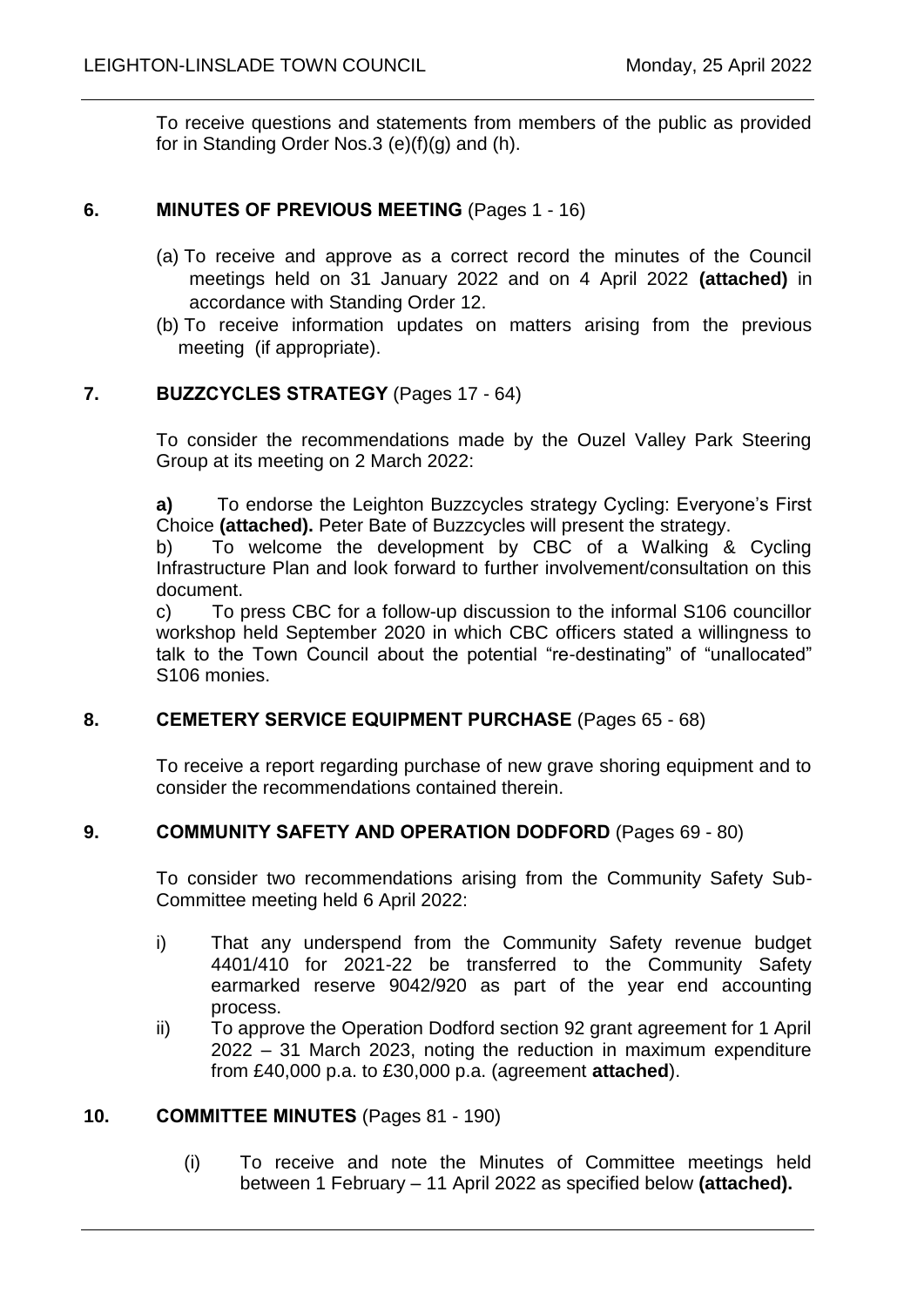- (ii) To consider the recommendations contained in committee minutes which have not already been resolved, as specified below.
- (iii) To receive any relevant verbal updates from officers or Committee Chairs and any councillor comments or questions relating to the below minutes.
- a) Partnership Committee10 February 2022
- b) Planning & Transport Committee 16 February 2022
- c) Policy & Finance Committee 28 February 2022

#### *Recommendation at 316/PF (Press and Media Protocol – attached) Recommendations at 318/PF (Leader Protocol and Councillor/Officer Protocol)*

#### *Recommendation at 323/PF (Investment strategy)*

- d) Grounds & Environmental Committee 7 March 2022
- e) Planning & Transport Committee 9 March 2022
- f) Cultural & Economic Committee 14 March 2022

#### *Recommendations regarding budgets at 126/CE, 129/CE and 130/CE*

- g) Planning & Transport Committee 30 March 2022
- h) Policy & Finance Committee 11 April 2022

*Recommendation at 333/PF (agenda item 9) Recommendation at 338/PF (Health and Safety policy – attached) Recommendation at 340/PF (Earmarked reserves – original report attached)*

*Recommendation at 341/PF (agenda item 11)*

#### **11. FIVE YEAR PLAN AND OBJECTIVES** (Pages 191 - 200)

Further to the resolution made by Council on 29 November 2021, to consider recommendations regarding the Council's Five-Year Plan and Objectives **(attached).**

#### **12. NEIGHBOURHOOD PLAN**

To consider the following Motion put forward by Councillor S Owen: **That the Council resolves to develop a Neighbourhood Plan and to convene an extraordinary Council meeting to review the effect on officers' workloads and priorities and to agree a group to progress the plan.** 

#### **13. FUEL POVERTY**

To consider the following Motion put forward by Councillor S Owen: **that the Town Clerk be asked urgently to investigate and report back what role, if any, this Council might take in helping to combat fuel poverty in Leighton-Linslade.** 

#### **14. EXTRAORDINARY COUNCIL MEETING HELD 4 APRIL 2022**